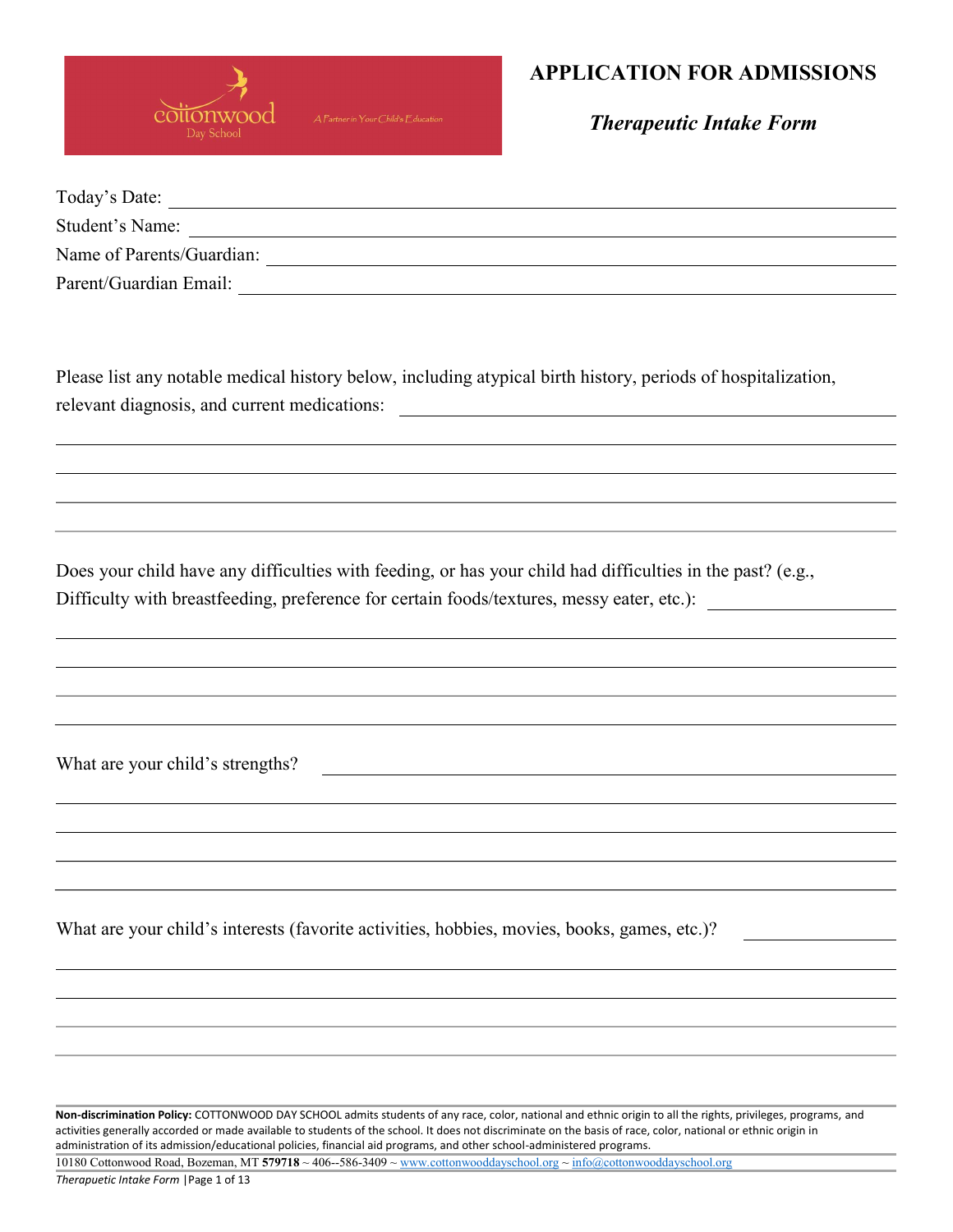

Therapeutic Intake Form

# Speech and Language Concerns

Does your child demonstrate any of the following difficulties with his/her speech and/or language? (Check all that apply)

|         | Speech sounds: Does your child have difficulty producing specific speech sounds?                                                                     |
|---------|------------------------------------------------------------------------------------------------------------------------------------------------------|
|         | If so, which sounds?<br><u> 1980 - Jan Samuel Barbara, margaret eta biztanleria (h. 1980).</u>                                                       |
|         |                                                                                                                                                      |
|         |                                                                                                                                                      |
| $\Box$  | Speech clarity: Does your child struggle with overall speech clarity (e.g. rapid rate, mumbling)?                                                    |
|         | If so, please note your observations:                                                                                                                |
|         |                                                                                                                                                      |
|         |                                                                                                                                                      |
|         |                                                                                                                                                      |
| $\Box$  | Spoken sentence structure: Do you notice any specific grammatical errors?                                                                            |
|         | If so, please provide a description or example of errors:                                                                                            |
|         |                                                                                                                                                      |
|         |                                                                                                                                                      |
| $\perp$ | Language organization: Does your child tend to ramble, restart his/her utterances, or use a large<br>number of fillers (e.g., um, uh, stuff, things) |
|         | Language comprehension: Does your child demonstrate difficulty understanding directions, stories,<br>questions, or in other contexts?                |
|         |                                                                                                                                                      |
|         |                                                                                                                                                      |
|         |                                                                                                                                                      |
|         |                                                                                                                                                      |

Non-discrimination Policy: COTTONWOOD DAY SCHOOL admits students of any race, color, national and ethnic origin to all the rights, privileges, programs, and activities generally accorded or made available to students of the school. It does not discriminate on the basis of race, color, national or ethnic origin in administration of its admission/educational policies, financial aid programs, and other school-administered programs.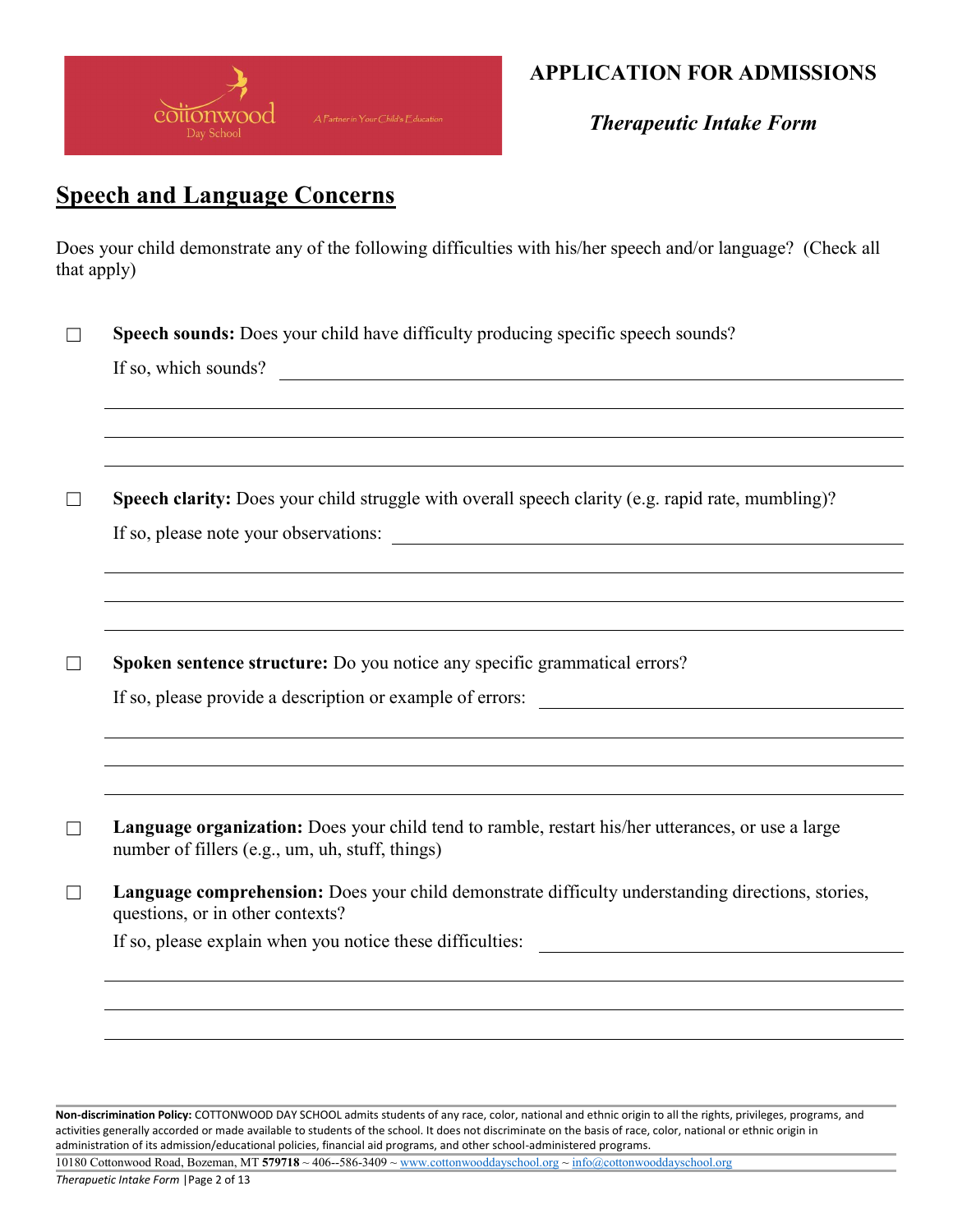

Therapeutic Intake Form

|                   | Fluency: Does your child exhibit signs of stuttering?                                                                                                                                                                         |                                                           |  |  |  |  |
|-------------------|-------------------------------------------------------------------------------------------------------------------------------------------------------------------------------------------------------------------------------|-----------------------------------------------------------|--|--|--|--|
| $\Box$            | Voice: Does your child's voice sound atypical? Do you hear hypernasality, hyponasality, or difficulties<br>with pitch or volume?                                                                                              |                                                           |  |  |  |  |
|                   | If so, please explain your observations:                                                                                                                                                                                      | <u> 1980 - John Stein, Amerikaansk politiker († 1908)</u> |  |  |  |  |
|                   |                                                                                                                                                                                                                               |                                                           |  |  |  |  |
| $\vert \ \ \vert$ | Social: Do you have concerns for your child's social abilities such as engaging in conversation (asking<br>and answering questions), picking up on social cues, eye contact, flexibility, following expected social<br>norms? |                                                           |  |  |  |  |
|                   | If so, please explain your concerns:                                                                                                                                                                                          |                                                           |  |  |  |  |
|                   |                                                                                                                                                                                                                               |                                                           |  |  |  |  |
|                   | Hearing: Does your child have any known concerns with his/her hearing?                                                                                                                                                        |                                                           |  |  |  |  |
|                   |                                                                                                                                                                                                                               |                                                           |  |  |  |  |
|                   |                                                                                                                                                                                                                               |                                                           |  |  |  |  |
|                   | Is your child aware of his/her difficulties with speech and/or language?                                                                                                                                                      | $\Box$ Yes $\Box$ No                                      |  |  |  |  |
|                   | Does he/she appear frustrated by these difficulties?                                                                                                                                                                          | $\Box$ Yes $\Box$ No                                      |  |  |  |  |
|                   | What do you think is your child's greatest communication need?                                                                                                                                                                |                                                           |  |  |  |  |
|                   |                                                                                                                                                                                                                               |                                                           |  |  |  |  |
|                   |                                                                                                                                                                                                                               |                                                           |  |  |  |  |
|                   |                                                                                                                                                                                                                               |                                                           |  |  |  |  |
|                   |                                                                                                                                                                                                                               |                                                           |  |  |  |  |
|                   |                                                                                                                                                                                                                               |                                                           |  |  |  |  |
|                   |                                                                                                                                                                                                                               |                                                           |  |  |  |  |
|                   |                                                                                                                                                                                                                               |                                                           |  |  |  |  |
|                   |                                                                                                                                                                                                                               |                                                           |  |  |  |  |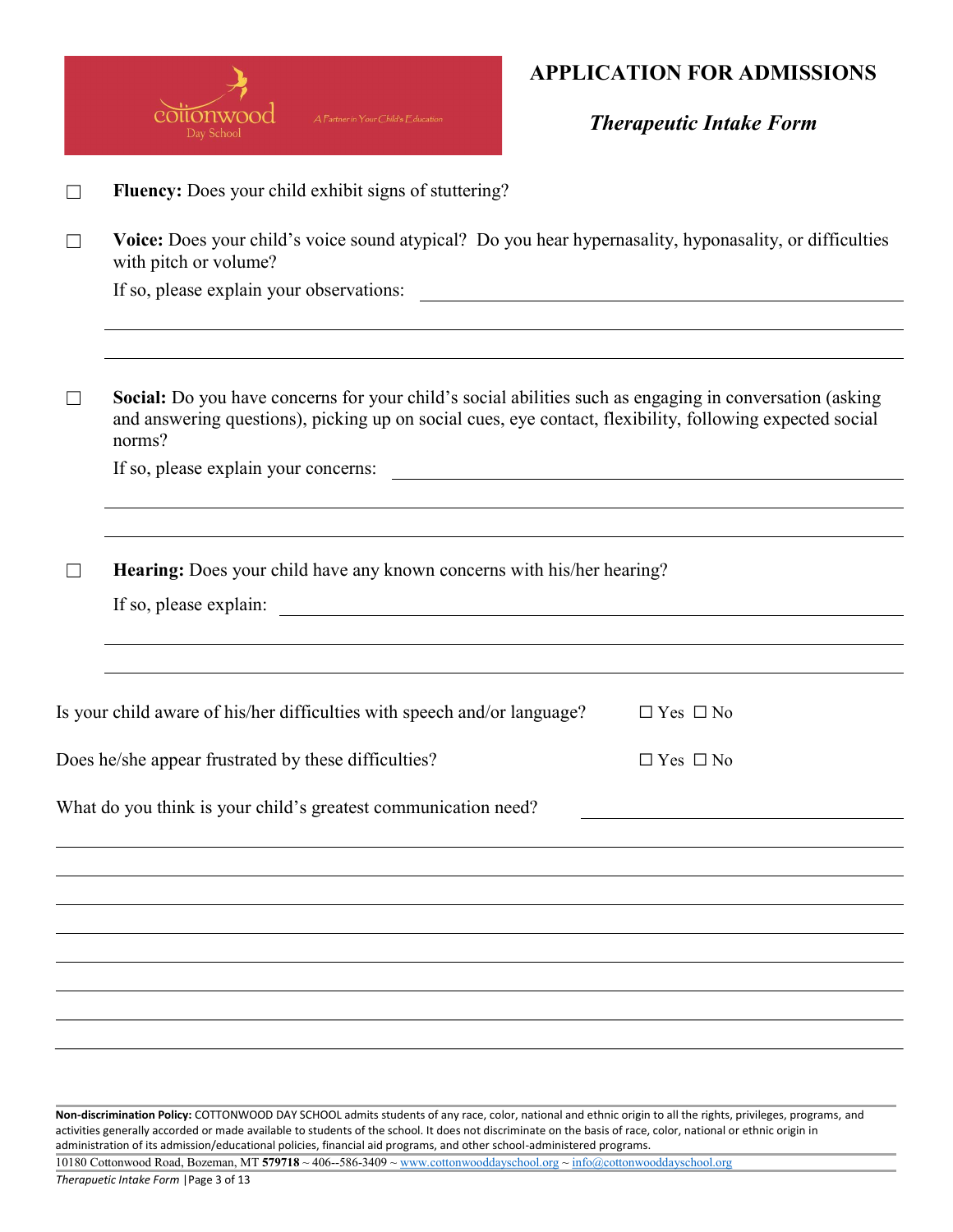

Therapeutic Intake Form

# Executive Functioning Concerns

Does your child demonstrate any of the following difficulties with his/her executive functions skills? (Check all that apply, and please feel free to include additional notes in the space below the items)

### Planning/prioritization

- ☐ Does not complete important tasks (e.g.,homework, chores) first before engaging in free time activities?
- $\Box$  Difficulty gathering necessary materials for projects or activities?
- □ Struggles to generate an appropriate sequence when approaching tasks or problems?

Additional notes:

### Working memory

- $\Box$  Forgets to hand work in?
- □ Does not follow directions carefully?
- ☐ Struggles to write down assignments independently?
- ☐ Does not bring home appropriate materials (e.g., snow clothes, homework, books, worksheets, etc.)?
- $\Box$  Does not bring needed materials to school?
- $\Box$  Forgets instructional sequences after normal instruction (e.g., alphabet, numbers, multistep problems)?
- $\Box$  Forgets to perform chores or other household responsibilities?
- $\Box$  Loses things within the home, yard, or neighborhood?

Additional notes:

### Flexibility

- ☐ Cannot think flexibly about problems (e.g., does not get stuck on one approach or solution)?
- □ Struggles to access appropriate resources to help him/her solve the problem?
- □ Cannot take another person's perspective on a problem or situation?

Additional notes:

Non-discrimination Policy: COTTONWOOD DAY SCHOOL admits students of any race, color, national and ethnic origin to all the rights, privileges, programs, and activities generally accorded or made available to students of the school. It does not discriminate on the basis of race, color, national or ethnic origin in administration of its admission/educational policies, financial aid programs, and other school-administered programs.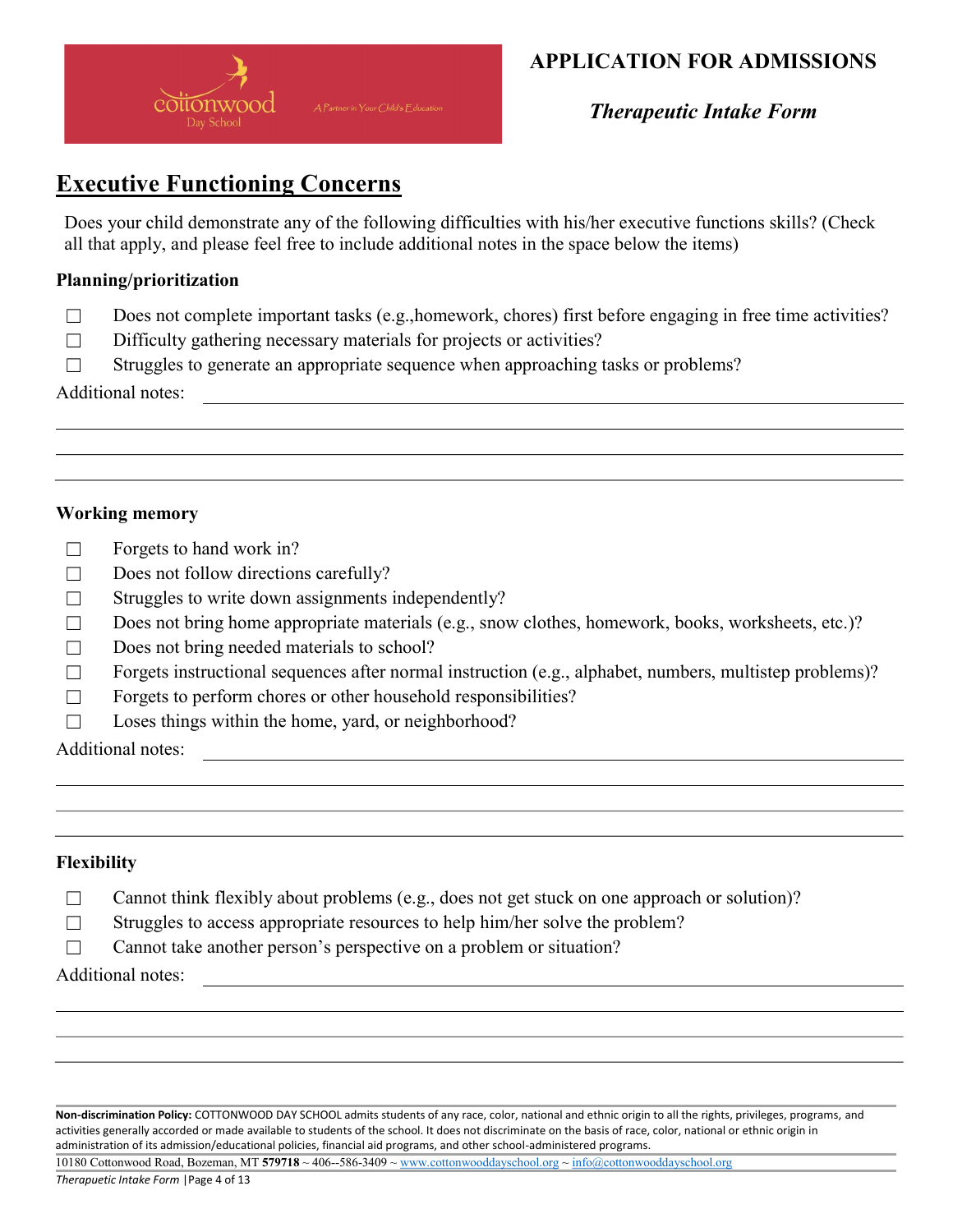

Therapeutic Intake Form

#### Task initiation, follow-through, and time management

- □ Does not begin tasks on his/her own?
- $\Box$  Has difficulty finishing work on time?
- $\Box$  Does not follow a timeline or schedule?
- $\Box$  Is not able to estimate how long it will take to complete a task?

Additional notes:

#### Organization

- □ Has difficulty keeping notebooks and papers organized?
- □ Does not keep room and/or workspace (e.g., desk) tidy?
- $\Box$  Does not keep belongings neat and in appropriate locations (e.g., gym clothes, coats, hat, mittens)?
- $\Box$  Struggles to track belongings?
- $\Box$  Has difficulty keeping backpack organized?

#### Additional notes:

### Emotional control and response inhibition

- □ Easily becomes upset?
- $\Box$  Throws temper tantrums?
- $\Box$  Acts impulsively, either verbally or physically (e.g., provoking siblings)?
- $\Box$  Interrupts others?
- □ Demonstrates difficulty waiting his/her turn?

Additional notes:

Non-discrimination Policy: COTTONWOOD DAY SCHOOL admits students of any race, color, national and ethnic origin to all the rights, privileges, programs, and activities generally accorded or made available to students of the school. It does not discriminate on the basis of race, color, national or ethnic origin in administration of its admission/educational policies, financial aid programs, and other school-administered programs.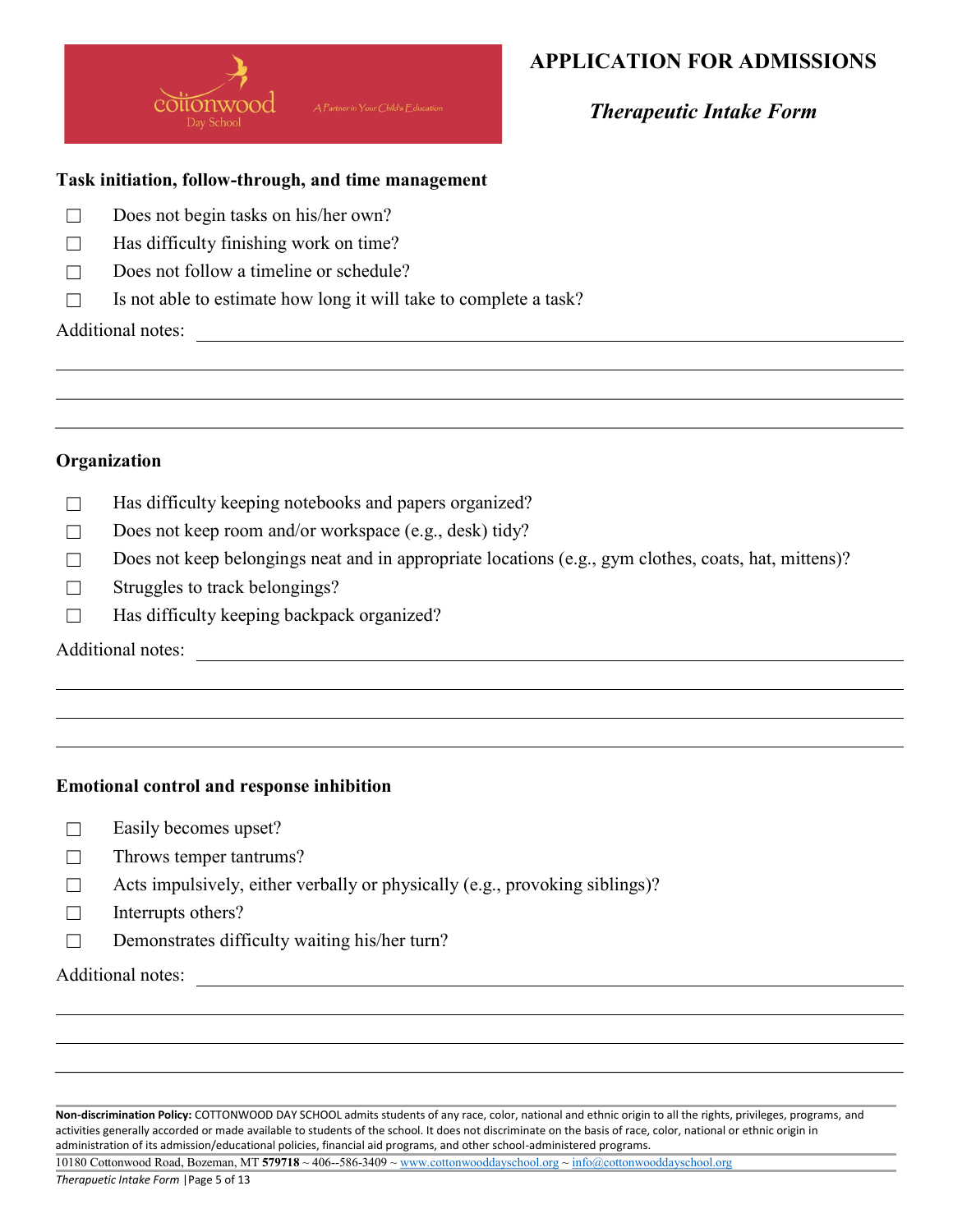

Therapeutic Intake Form

### Sustained attention and goal-directed persistence

- $\Box$  Is unable to continue with tasks due to distractions?
- $\Box$  Does not stick with nonpreferred tasks long enough to complete it?
- $\Box$  Has difficulty finishing project by deadlines?

Additional notes:

### Metacognition

- □ Demonstrates difficulty understanding homework directions?
- $\Box$  Has difficulty asking for help when it is needed?
- $\Box$  Makes careless mistake and/or fails to check work?
- $\Box$  Does not recognize that he/she has a problem (e.g., does not understand instructions)?

<u> 1989 - Johann Barbara, martin amerikan basal dan berasal dalam basal dalam basal dalam basal dalam basal dala</u>

- $\square$  Does not try to solve the problem first on his/her own before going for help?
- □ Struggles to evaluate his/her own performance to know whether the problem was solved successful?

Additional notes: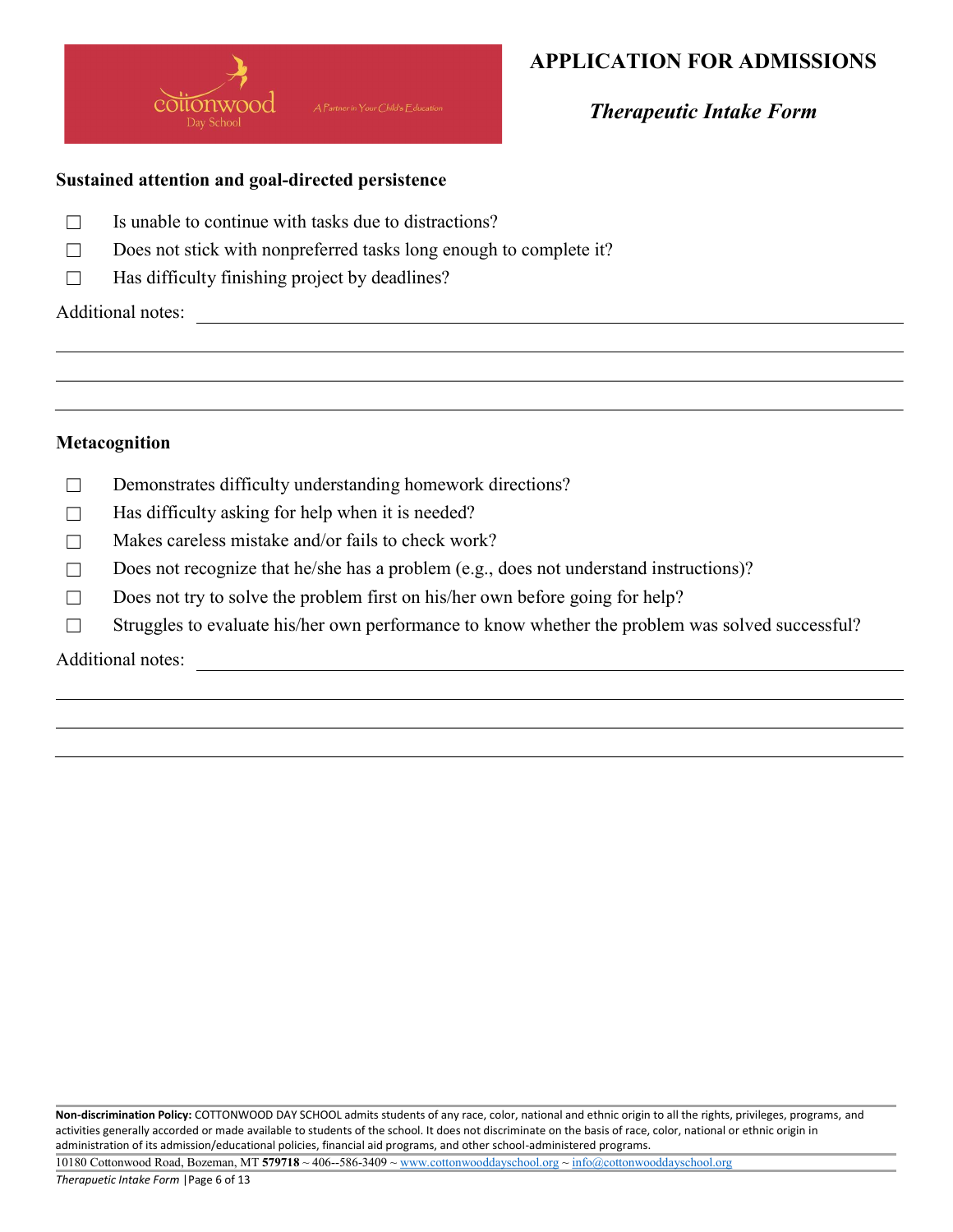

Therapeutic Intake Form

# Visual-Motor Integration and Visual Perceptual Skills

| Does your child have difficulty with any of the following tasks? |        |           |              |                 |  |  |
|------------------------------------------------------------------|--------|-----------|--------------|-----------------|--|--|
|                                                                  | Often  | Sometimes | Never        | <b>Comments</b> |  |  |
| <b>Poor alignment</b><br>awareness in<br>handwriting?            | $\Box$ | $\Box$    | $\Box$       |                 |  |  |
| <b>Letter reversal?</b>                                          | $\Box$ | $\Box$    | $\Box$       |                 |  |  |
| <b>Difficulty copying</b><br>writing or drawing?                 | $\Box$ | $\Box$    | $\Box$       |                 |  |  |
| <b>Trouble recognizing</b><br>patterns?                          | $\Box$ | $\Box$    | $\Box$       |                 |  |  |
| <b>Difficulty catching or</b><br>kicking a ball?                 | $\Box$ | $\Box$    | $\Box$       |                 |  |  |
| <b>Trouble with</b><br>movement games like<br>hopscotch?         | $\Box$ | $\Box$    | $\Box$       |                 |  |  |
| <b>Clumsiness?</b>                                               | $\Box$ | $\Box$    | $\Box$       |                 |  |  |
| <b>Difficulty with</b><br>puzzles?                               | $\Box$ | $\Box$    | $\Box$       |                 |  |  |
| <b>Difficulty keeping</b><br>place when reading?                 | $\Box$ | $\Box$    | $\Box$       |                 |  |  |
| <b>Difficulty searching</b><br>for lost items?                   | $\Box$ | $\Box$    | $\Box$       |                 |  |  |
| <b>Difficulty cutting</b><br>simple or complex<br>shapes?        | П      | П         | $\mathsf{L}$ |                 |  |  |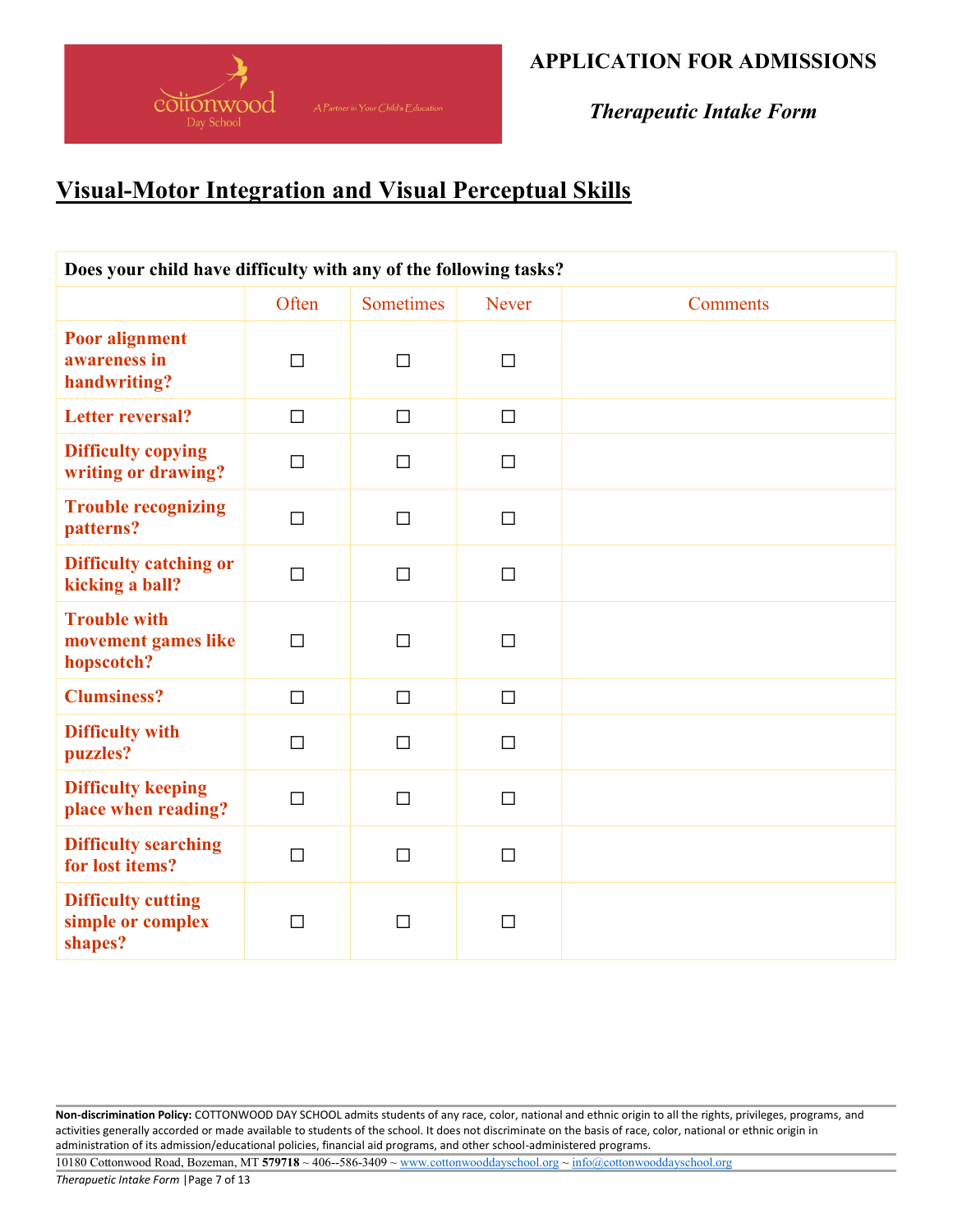

Therapeutic Intake Form

# Fine Motor Control and Coordination

Is your child right or left handed?

### Does your child demonstrate the following skills?

|                                                            | Yes    | With Help | N <sub>o</sub> | Comments |
|------------------------------------------------------------|--------|-----------|----------------|----------|
| Open and close a<br><b>Ziplock bag?</b>                    | $\Box$ | $\Box$    | $\Box$         |          |
| <b>Manipulate clothing</b><br>fasteners?                   | П      | $\Box$    | $\Box$         |          |
| <b>Uses a tripod grasp</b><br>when writing<br>/coloring?   | П      | $\Box$    | П              |          |
| <b>String small beads?</b>                                 | $\Box$ | $\Box$    | $\Box$         |          |
| <b>Push Lego pieces</b><br>together?                       | $\Box$ | $\Box$    | $\Box$         |          |
| <b>Uses pincer grasp to</b><br>manipulate small<br>items?  | П      | $\Box$    | $\Box$         |          |
| Use a utensil during<br>mealtime with<br>minimal spillage? | П      | $\Box$    | П              |          |
| <b>Write uppercase</b><br>letters legibly?                 | П      | П         | П              |          |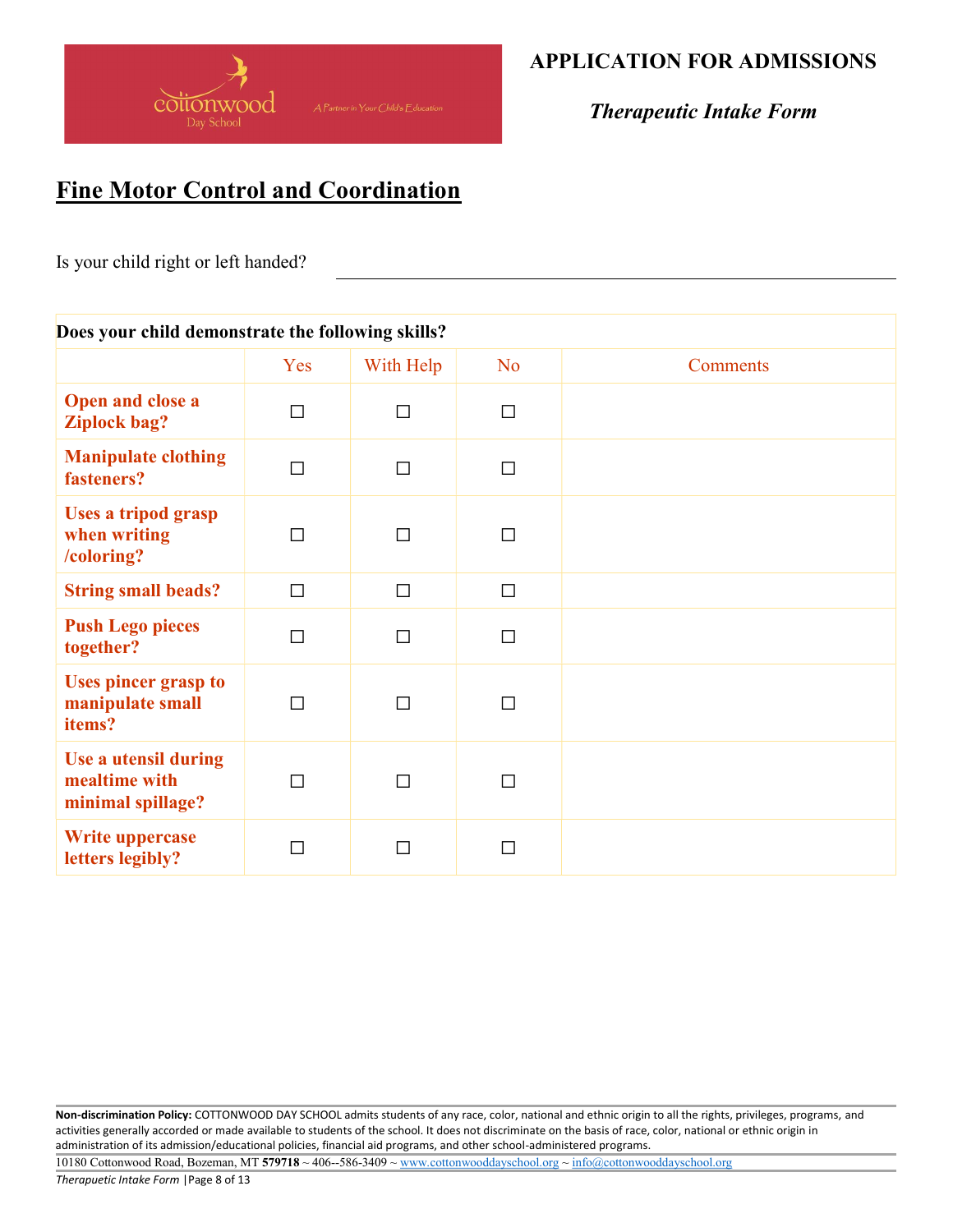

Therapeutic Intake Form

# **Gross Motor Control and Coordination**

| Is your child able to complete the following gross motor tasks? |        |           |                |                 |  |  |
|-----------------------------------------------------------------|--------|-----------|----------------|-----------------|--|--|
|                                                                 | Yes    | With Help | N <sub>o</sub> | <b>Comments</b> |  |  |
| <b>Jumping Jacks?</b>                                           | П      | $\Box$    | $\Box$         |                 |  |  |
| <b>Monkey Bars?</b>                                             | $\Box$ | $\Box$    | $\Box$         |                 |  |  |
| <b>Pumping self on a</b><br>swing?                              | П      | $\Box$    | $\Box$         |                 |  |  |
| <b>Hopping on one foot?</b>                                     | $\Box$ | $\Box$    | $\Box$         |                 |  |  |
| Sit on floor/chair<br>without leaning on<br>arms or slouching?  | П      | П         | П              |                 |  |  |
| <b>Plank position for 10</b><br>seconds?                        | П      | $\Box$    | $\Box$         |                 |  |  |
| <b>Catch a ball with 2</b><br>hands 75% of the<br>time?         | П      | П         | $\Box$         |                 |  |  |
| Catch a ball with 1<br>hand 75% of the<br>time?                 | П      | П         | $\Box$         |                 |  |  |
| Throw a target 75%<br>of the time?                              | П      | П         | $\Box$         |                 |  |  |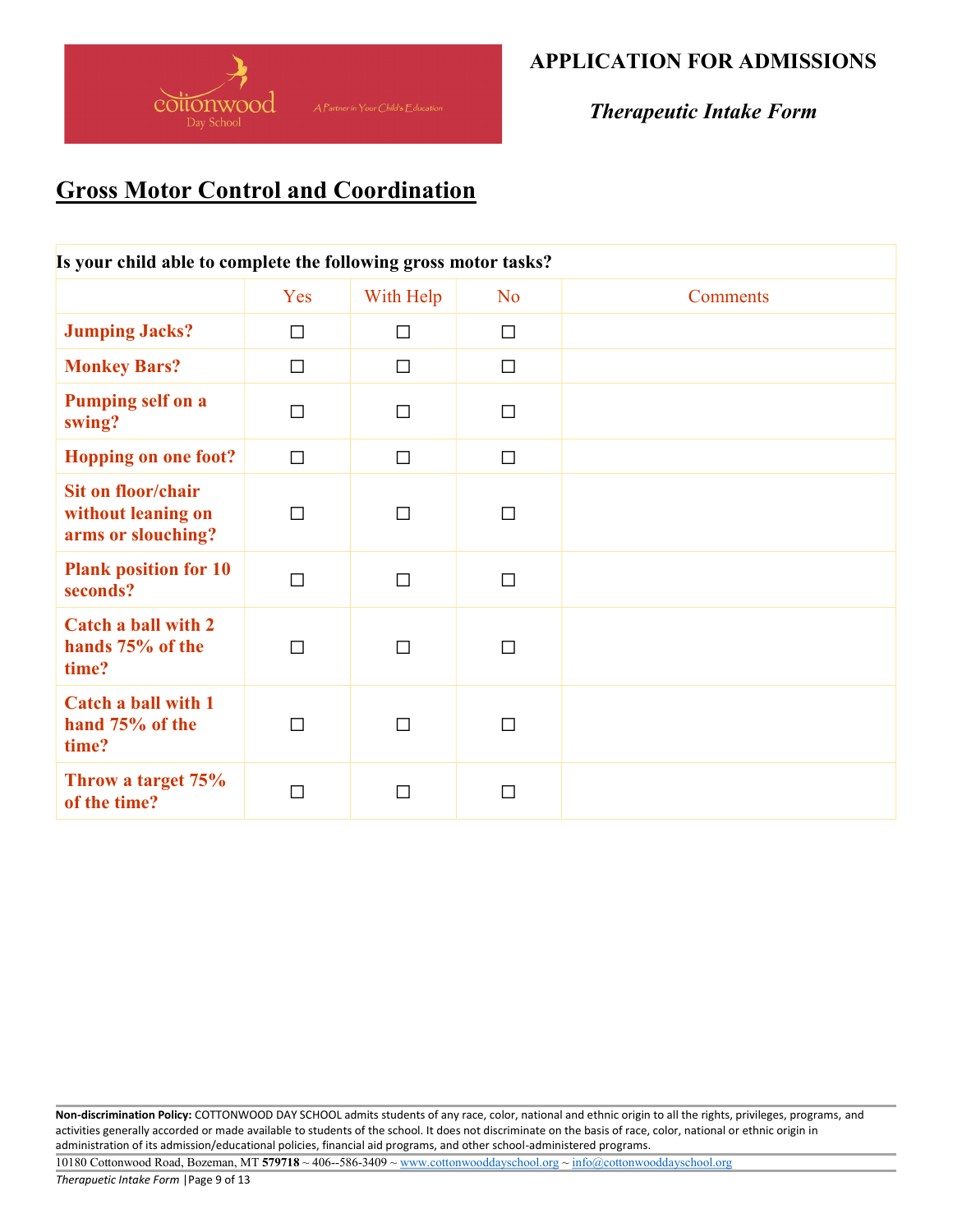

Therapeutic Intake Form

# Self-Care Skills and Activities of Daily Living

| Is your child able to complete the following tasks?                                  |     |           |           |                 |  |  |
|--------------------------------------------------------------------------------------|-----|-----------|-----------|-----------------|--|--|
|                                                                                      | Yes | With Help | <b>No</b> | <b>Comments</b> |  |  |
| <b>Get dressed with</b><br>clothing oriented<br>correctly?                           | П   | П         | П         |                 |  |  |
| <b>Manipulate fasteners</b><br>on body?                                              |     | $\Box$    | П         |                 |  |  |
| <b>Ties shoes?</b>                                                                   | П   | $\Box$    | $\Box$    |                 |  |  |
| <b>Complete tooth</b><br>brushing routine?                                           |     | П         | $\Box$    |                 |  |  |
| <b>Make simple snack</b><br>or meal (Please<br>provide examples in<br>the comments)? |     | $\Box$    | $\Box$    |                 |  |  |
| Organize/clean<br>bedroom?                                                           |     |           | П         |                 |  |  |

#### Feeding Skills:

What are your child's preferred foods?

Is your child a messy eater? Does he/she typically notice food on his/her face?

#### Sensory-Processing Integration:

Does your child require specific sensory input to self-calm when upset or stressed?

Non-discrimination Policy: COTTONWOOD DAY SCHOOL admits students of any race, color, national and ethnic origin to all the rights, privileges, programs, and activities generally accorded or made available to students of the school. It does not discriminate on the basis of race, color, national or ethnic origin in administration of its admission/educational policies, financial aid programs, and other school-administered programs.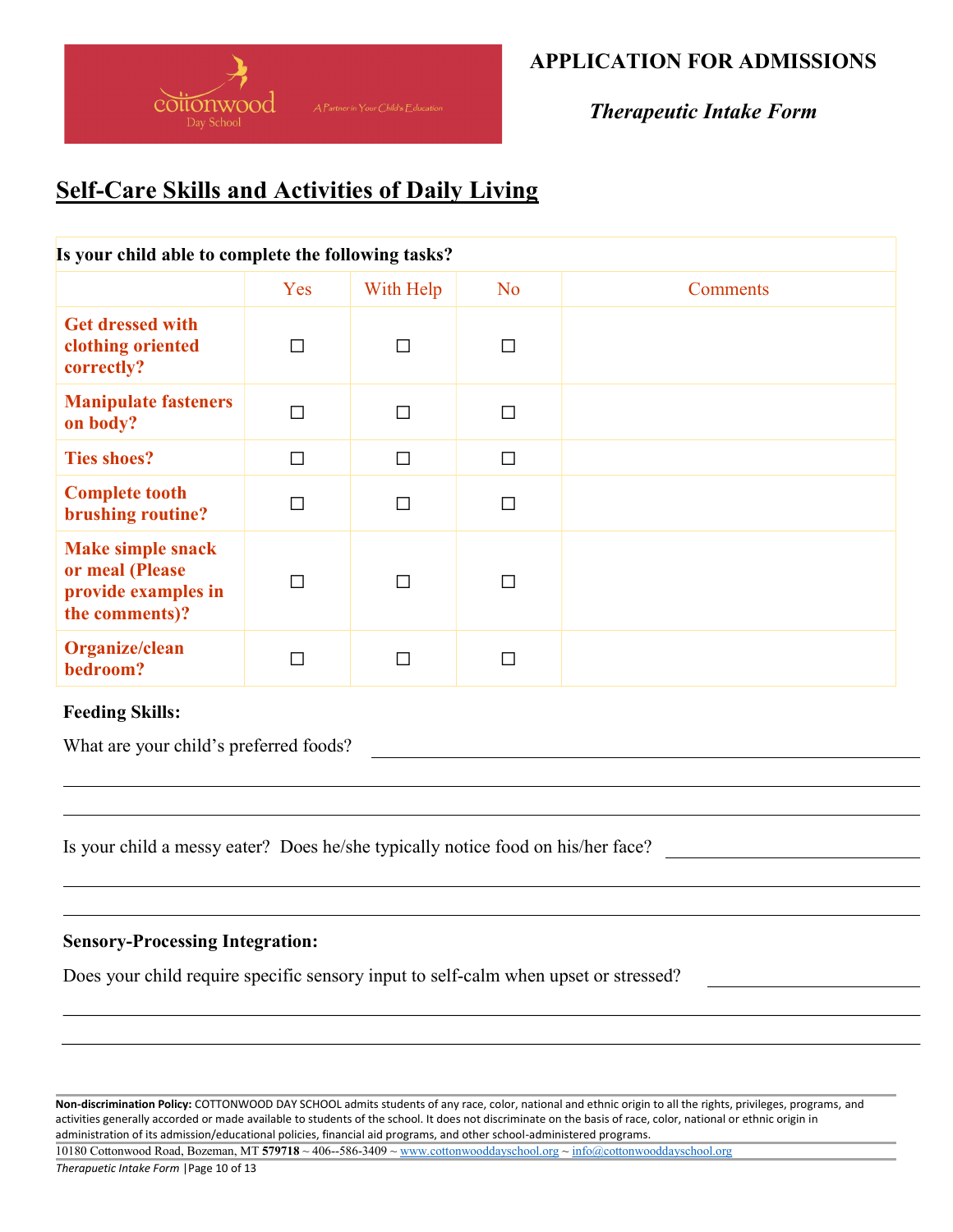

## Therapeutic Intake Form

| Does child                                                                                                                                                                                                         | Yes    | N <sub>0</sub> | <b>Used To</b> | N/A    |
|--------------------------------------------------------------------------------------------------------------------------------------------------------------------------------------------------------------------|--------|----------------|----------------|--------|
| Misjudge how much to flex and extend muscles during<br>tasks/activities (i.e., putting arms into sleeves or<br>climbing)?                                                                                          | $\Box$ | $\Box$         | $\Box$         | $\Box$ |
| Difficulty regulating pressure when writing/drawing; may<br>be too light to see or so hard the tip of the writing utensil<br>breaks?                                                                               | $\Box$ | $\Box$         | $\Box$         | $\Box$ |
| Written work is messy and he/she often rips the paper<br>when erasing?                                                                                                                                             | $\Box$ | $\Box$         | $\Box$         | $\Box$ |
| Misjudges the weight of an object, such as a glass of juice,<br>picking it up with too much force sending it flying or<br>spilling, or with too little force and complaining about the<br>objects being too heavy? | $\Box$ | $\Box$         | $\Box$         | $\Box$ |
| Fearful of the sound of a flushing toilet (especially in<br>public bathrooms), vacuum, hairdryer, squeaky shoes, or<br>a dog barking?                                                                              | $\Box$ | $\Box$         | $\Box$         | $\Box$ |
| Startled with or distracted by loud or unexpected sounds?                                                                                                                                                          | $\Box$ | $\Box$         | $\Box$         | $\Box$ |
| Bother/distracted by background environmental sounds;<br>i.e., lawn mowing or outside construction?                                                                                                                | $\Box$ | $\Box$         | $\Box$         | $\Box$ |
| Frequently asks people to be quiet; i.e., stop making noise,<br>talking, or singing?                                                                                                                               | $\Box$ | $\Box$         | $\Box$         | $\Box$ |
| May only eat "soft" or pureed foods past 24 months of<br>age?                                                                                                                                                      | $\Box$ | $\Box$         | $\Box$         | $\Box$ |
| May gag with textured foods?                                                                                                                                                                                       | $\Box$ | □              | □              | □      |
| Lick, taste, or chew on inedible objects?                                                                                                                                                                          | $\Box$ | $\Box$         | $\Box$         | $\Box$ |
| Prefers foods with intense flavor; i.e., excessively spicy,<br>sweet, sour or salty?                                                                                                                               | $\Box$ | $\Box$         | $\Box$         | П      |
| Frequently chews on hair, shirt, or fingers?                                                                                                                                                                       | $\Box$ | $\Box$         | $\Box$         | $\Box$ |
| Sensitive to bright lights; will squint, cover eyes, cry,<br>and/or get headaches from the light?                                                                                                                  | $\Box$ | $\Box$         | $\Box$         | П      |
| Have difficulty keeping eyes focused on task/activity<br>he/she is working on for an appropriate amount of time?                                                                                                   | $\Box$ | $\Box$         | $\Box$         | $\Box$ |

Non-discrimination Policy: COTTONWOOD DAY SCHOOL admits students of any race, color, national and ethnic origin to all the rights, privileges, programs, and activities generally accorded or made available to students of the school. It does not discriminate on the basis of race, color, national or ethnic origin in administration of its admission/educational policies, financial aid programs, and other school-administered programs.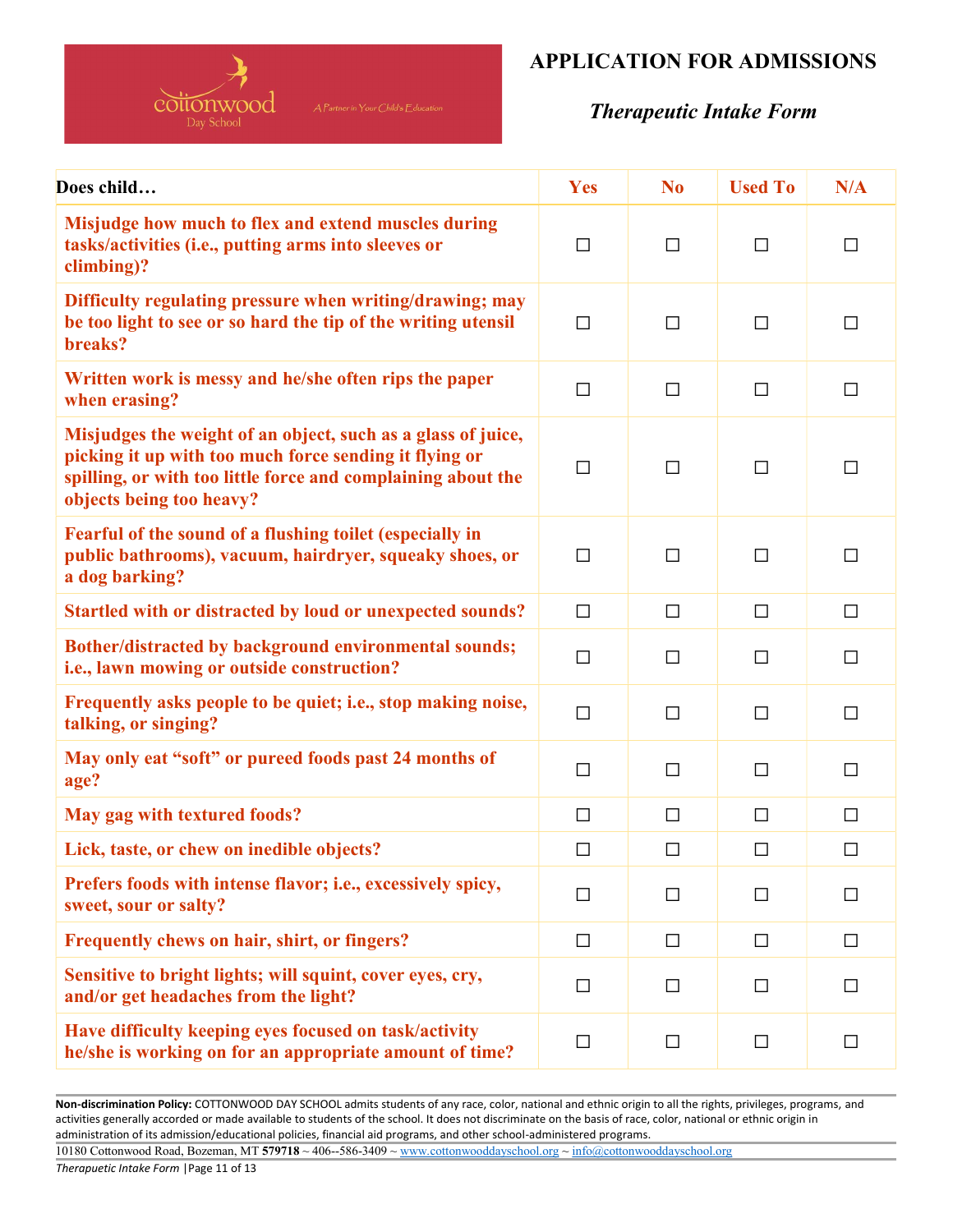

### Therapeutic Intake Form

| Does child                                                                                                                                                        | Yes | N <sub>o</sub> | Used To | N/A |
|-------------------------------------------------------------------------------------------------------------------------------------------------------------------|-----|----------------|---------|-----|
| Have difficulty in bright colorful rooms or a dimly lit<br>room?                                                                                                  | П   | П              | П       | П   |
| Have difficulty telling the difference between similar<br>printed letters or figures; i.e., $p$ and $q$ , $b$ and $d$ , $+$ and $x$ , or<br>square and rectangle? | П   | П              | П       |     |
| Have a hard time seeing the "big picture"; i.e., papers on<br>a desk, clothes in a drawer, items on a grocery shelf, or<br>toys in a bin/toy box?                 |     | Г              | П       |     |
| Often loses place when copying from a book or<br>chalkboard?                                                                                                      |     | Г              | П       |     |
| Difficulty controlling eye movement on track and follow<br>moving objects?                                                                                        |     | П              | П       |     |
| Difficulty finding differences in pictures, words, symbols,<br>or objects?                                                                                        |     | П              | П       |     |

Is your child currently enrolled in physical, occupational, speech, visual, or behavior therapy?  $□$  Yes  $□$  No

If yes, please list the type of therapy received, the name and location of the professional he/she sees, and for how long your child has been enrolled below?

Has your child previously received physical, occupational, speech, visual, or behavioral therapy?  $\Box$  Yes  $\Box$  No

If yes, please list the types of therapy received, location, and dates below?